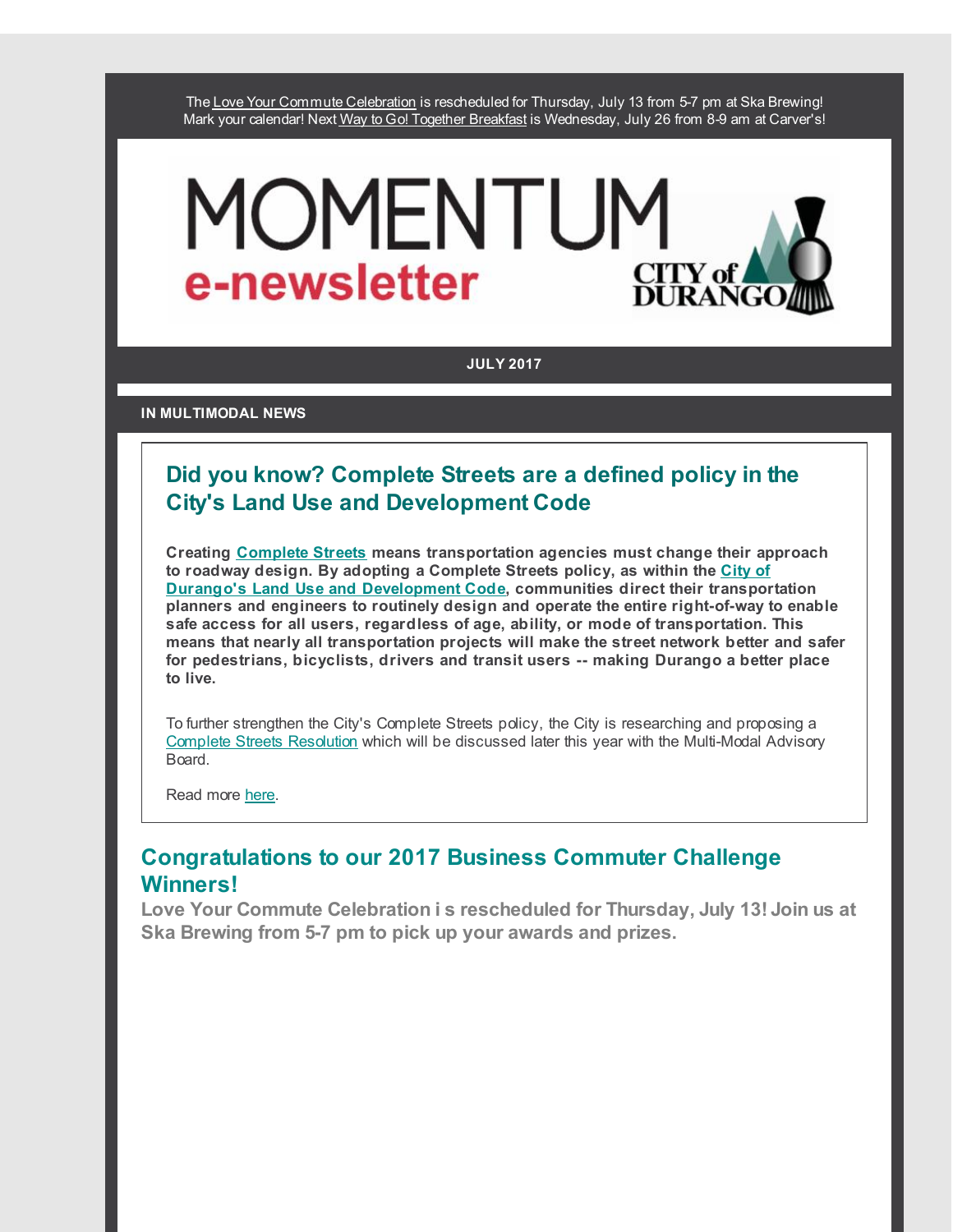

**Best group photoaward goes tothe Powerhouse Science Center!**

It's time to announce the winners of the 2017 Clean Commute Week **Business [Commuter](http://r20.rs6.net/tn.jsp?f=00188PoFOvojaciMsR7aFhzSzAkGTKvLCehvDa36zl6md9DAAeLQAShKiD3cAjYzyJgqa7q-GohURb_CX7iq18Ed2MTULvnBTBa4I4GZvNlrWVJs7zdOOSVqXiScf6wAo_tp65Ht0AGrVYV_Dz3wuvuX7FIUrZTOWyDJNQcZKqH2KZ1CT3YCWPXbKvdGu1MsAXI3zqfrAlDx64=&c=&ch=) Challenge**! We had a total of 30 organizations who spent the week clean commuting for their work commutes, errands and social outings. Thank you to all 22 team leaders who came to our team leader meeting at the Rochester Secret Garden to kick start the Challenge. We are so proud of all of these organizations!

At the Love Your Commute Celebration on July, 13 from 5-7 pm at Ska [Brewing](http://r20.rs6.net/tn.jsp?f=00188PoFOvojaciMsR7aFhzSzAkGTKvLCehvDa36zl6md9DAAeLQAShKslqzvuv4aLJpDAo-qlqDlsboHQGv2AktlsrW-cCjTMIhGb_CIhwkvZZfrd2V1Tn3XH9sMc6JKlZLDEJquZ6qC-XmUuP1I3FjNljg22Qo8Xua2XCqgNePa4=&c=&ch=), enjoy FREE food sponsored by [StoneAge,](http://r20.rs6.net/tn.jsp?f=00188PoFOvojaciMsR7aFhzSzAkGTKvLCehvDa36zl6md9DAAeLQAShKu0S1ow7KGFfoHycOh-s4sSTT75snMGI9AEb1GgrdkIp6AfqhQno6slcpmztb8LWTKTlqc_2-Cw3rA8gLPXVGewYpH6hrFFQAcU3DDhvD3UHnSyZ6BDt8Vk=&c=&ch=) Inc. and Zia [Taqueria](http://r20.rs6.net/tn.jsp?f=00188PoFOvojaciMsR7aFhzSzAkGTKvLCehvDa36zl6md9DAAeLQAShKotg8ySfRh13WsD5RQOP8Y7h2jx0PqS89sqfn_wMIBI9AcZpfXPOQKsDsx5wEZNNx7isgBA5qob4WUBd89poOVERwERAvBQjsIx1JmyNNb5zr_wjMVzPKK1MU4awlPrxdw==&c=&ch=), and FREE drinks sponsored by Ska!

Together, the Challenge participants who submitted logs reported a collective total of 10,685 clean commute trips the week of June 21-28! The winners are named based on a combination of trip points and participation. The participation percent is taken from an average of daily participation divided by total employees and the point percent is taken from the highest number of points in each category. This year, Challenge organizations who participated in the Pedal vs. Metal Challenge received 5 bonus points. The average of both percentages wins!

In the **TINY CATEGORY**, which is 1 to 10 employees, there were 14 competing organizations. The winners of the tiny category welcomed the opportunity to promote clean commuting at their workplace and their dedicated team leader Lesley Forrest participated in every Clean Commute Week event! Congratulations to **[Abadie](http://r20.rs6.net/tn.jsp?f=00188PoFOvojaciMsR7aFhzSzAkGTKvLCehvDa36zl6md9DAAeLQAShKuct52n_sP8DLPCJeozpIyN0rK-eDX7qySA4X9wTiXZMDsYOWeBqPgfyYs7Oe643ov-93F5mdC0P_ziS-JnGKBi1rzDcAgxwUFwp3cglf5jhj019gi3x9Yo-qQQ4l9k3CQ==&c=&ch=) Schill PC**!

There were 9 businesses in the **SMALL CATEGORY**, with 11 to 50 employees. Competition was fierce in this category, but the winners rolled ahead with 781 logged clean commute trips! Please congratulate **Russell Planning and [Engineering](http://r20.rs6.net/tn.jsp?f=00188PoFOvojaciMsR7aFhzSzAkGTKvLCehvDa36zl6md9DAAeLQAShKuct52n_sP8DSQ8opJflisN8S_42FFMl3XC-r1fHChlzVG2M9rKFipa0nlEIBsfjjrFyPpvxflts7HD2BQ7vwmmgEQysP_EFvSlOB4WlN0HEHvYiLZx0ypmnTKOvLbvNfQ==&c=&ch=)**, our 2017 small category winners!

Next up is the **MEDIUM CATEGORY**, with 51 to 100 employees. This year we only had 1 business in this category, so our 2017 winner easily won, and we want to thank them for continuing the momentum with their high participation, congratulations to **Ska [Brewing](http://r20.rs6.net/tn.jsp?f=00188PoFOvojaciMsR7aFhzSzAkGTKvLCehvDa36zl6md9DAAeLQAShKslqzvuv4aLJpDAo-qlqDlsboHQGv2AktlsrW-cCjTMIhGb_CIhwkvZZfrd2V1Tn3XH9sMc6JKlZLDEJquZ6qC-XmUuP1I3FjNljg22Qo8Xua2XCqgNePa4=&c=&ch=) Co.**!

Last but certainly not least is the **LARGE CATEGORY**, organizations with over 100 employees. There was intense competition between these 6 businesses, but only one can win! By a 4% margin, the Business Commuter Challenge winners of the 2017 large category are the commuting legends: **StoneAge, Inc.**! They had an outstanding 97% [participation](http://r20.rs6.net/tn.jsp?f=00188PoFOvojaciMsR7aFhzSzAkGTKvLCehvDa36zl6md9DAAeLQAShKu0S1ow7KGFfoHycOh-s4sSTT75snMGI9AEb1GgrdkIp6AfqhQno6slcpmztb8LWTKTlqc_2-Cw3rA8gLPXVGewYpH6hrFFQAcU3DDhvD3UHnSyZ6BDt8Vk=&c=&ch=) average and logged 1,490 trips. In a close second were the **City of [Durango](http://r20.rs6.net/tn.jsp?f=00188PoFOvojaciMsR7aFhzSzAkGTKvLCehvDa36zl6md9DAAeLQAShKkOxLTeRvOuFCRxrcf7ajpXWJMFmBUqMesSFIbLi7fqqUBlV5of3c9D_QQuYGrYIfojW2gaED9dNETvEVMf1yAzIRFnV_-jv7x7_DpLLfFSOXiSZVdw55hW4W0imUBKQtg==&c=&ch=)**, with a whopping 2,854 logged clean commute trips! Way to go to all!

This year, we asked our Business Commuter Challenge team leaders to nominate a **Commuter of the Year** from their organizations. The Commuter of the Year will be drawn from a random drawing at the soon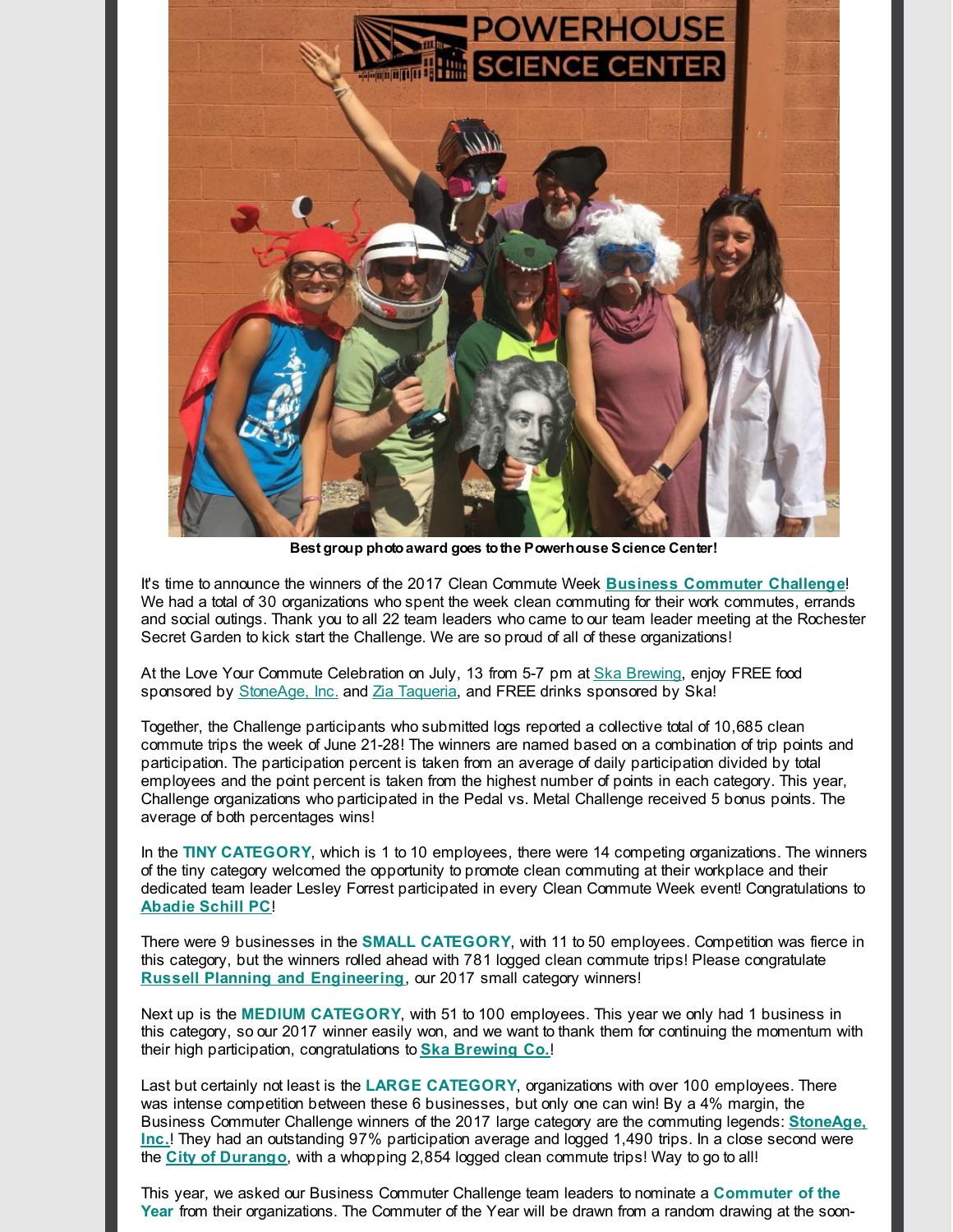to-be rescheduled Love Your Commute Celebration! So stay tuned and come to the awards ceremony to find out this year's winner!

All trophies, awards and prizes will be given at the Love Your Commute Celebration!



**Best office spirit award goes to Conservation Legacy!**



# **July Commuter of the Month**

Marty Pool rides the bus to work at the FLC Environmental Center every weekday.

Marty says: "Riding the bus is easy, comfortable and it keeps me on time. My family shares one car, so being able to rely on Durango Transit saves us a ton of money. I used to live in a place five times the size of Durango and their transit system was leaps and bounds behind what Durango Transit offers. For a town of this size, the transit option is great! If you're thinking about riding the bus for the first time, it's like making any lifestyle change. Take little steps. Commit to riding one day a week and you'll see how easy and convenient it is."

**If you or someone you know would make a great Commuter of the Month, please email your nomination to sarah.dodson@durangogov.org.**

# **Thank you to our generous 2017 Clean Commute Week partners! We could not put on this event without YOU!**

It would be impossible to promote sustainable transportation in Durango without the help of our generous

partners! Please thank them for all they do to make Clean Commute Week happen year after year!

**2nd Ave [Sports](http://r20.rs6.net/tn.jsp?f=00188PoFOvojaciMsR7aFhzSzAkGTKvLCehvDa36zl6md9DAAeLQAShKhQ0OegNeXUnExtlK3pgw-O8-gXyQRLT7RLIs7ZVAMsIri3vs47-QlPQ-B4Q3KgD8zH6JeVMvX9wtqkxvN-6G680MYY3PUBUIojgt0bc9zBQhtp3guTRvjE=&c=&ch=) 4 Corners [Broadcasting](http://r20.rs6.net/tn.jsp?f=00188PoFOvojaciMsR7aFhzSzAkGTKvLCehvDa36zl6md9DAAeLQAShKue5GOagvz_Yp8e2k3SdaZs07xkaTlSb9MNpk6lBEmSXDCy3CWk4uH7F_jiZbR-4UEpISqyNzOJuVMP-9W7Vx2QB6wtFUqLmyqgsCIsR9s3NMU687uPB97mIOJ2QTSaxkQ==&c=&ch=)**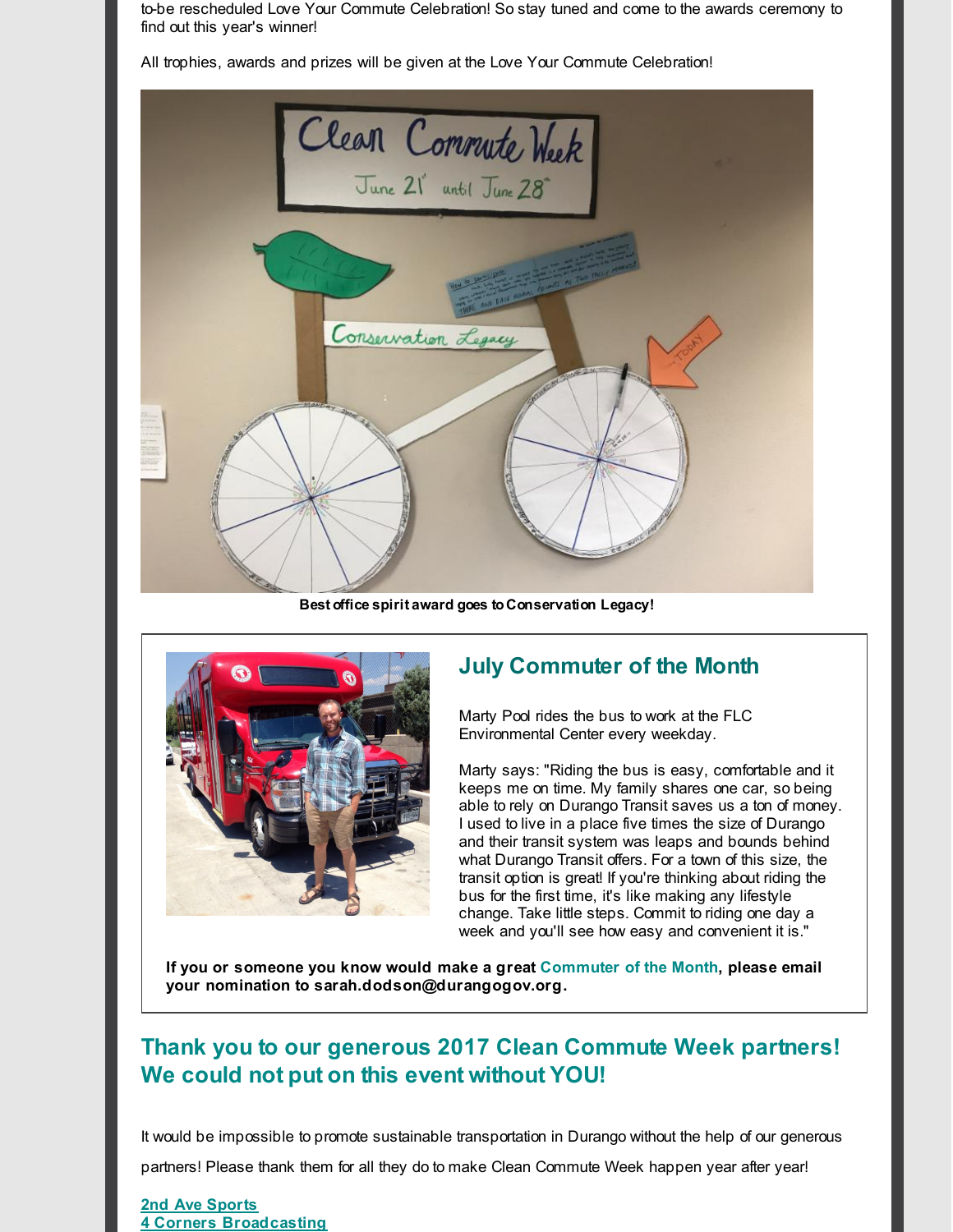**4 Corners [Riversports](http://r20.rs6.net/tn.jsp?f=00188PoFOvojaciMsR7aFhzSzAkGTKvLCehvDa36zl6md9DAAeLQAShKue5GOagvz_YrhypitlCGH1j49WRWvdvq1y9sDwoS3Q6v9bHcf0WHd6ZPrr7HR_o_2suLSb_2aAHOSVyz7iYsZ88M8SF1gxcBVhD4DccX8AzbxD4DmsXO5Bw4YpJaQD9-A==&c=&ch=) Animas Trading [Company](http://r20.rs6.net/tn.jsp?f=00188PoFOvojaciMsR7aFhzSzAkGTKvLCehvDa36zl6md9DAAeLQAShKhYoYiuH37GQ9FFKQsqt93AxXZ00tttSqVZ9X9kpn4aTOf8BrS8uPF1rBpNlgHdXpLbBKxeUJOWOVCr05ODfN2GdnTfJiSyXFE79v0TetliLdzBgfMcq3laHNAjpSl0KJw==&c=&ch=) [Backcountry](http://r20.rs6.net/tn.jsp?f=00188PoFOvojaciMsR7aFhzSzAkGTKvLCehvDa36zl6md9DAAeLQAShKslqzvuv4aLJiQ3prwiW8uwZ05cr1a5zD6U4ThVFyuPMG-l7PvRnZ0gFdmtKHosnq3wOh0xxy5J5eU9hnjoHAHNMU-Z2GQvQMkKf7W7cJYjeARJ_vIG4Cnc=&c=&ch=) Experience Balanced [Recovery](http://r20.rs6.net/tn.jsp?f=00188PoFOvojaciMsR7aFhzSzAkGTKvLCehvDa36zl6md9DAAeLQAShKvNqo31_nWFfzFFbdN18ifix1eqwJsC57oTQOi6825dTw2rwECMt_nifbtVOJXwqAQGvfhkuLG1ws6ok7pgkm36hS71IHSgBC-osozbPhGnBzHK-647TZqfPNEK9S1LHDA==&c=&ch=) Massage Boure Bicycle [Clothing](http://r20.rs6.net/tn.jsp?f=00188PoFOvojaciMsR7aFhzSzAkGTKvLCehvDa36zl6md9DAAeLQAShKvNqo31_nWFfoAdvkX_hr50EXf-QlNrkoOCj6_oadqbmO-8uWf_3Aii5EM5IeJHqLbnJatlLfUSnnGWWQ7GuDeZqpgsUrd2HAOpK-stPBS2tgRuRkCRq6nc=&c=&ch=) [bread](http://r20.rs6.net/tn.jsp?f=00188PoFOvojaciMsR7aFhzSzAkGTKvLCehvDa36zl6md9DAAeLQAShKue5GOagvz_YJ-si3wzwiR9WyULwSLUUEbr1T8b5vARptjq3z1FyefbAOdZCdd-iQts7V4ZfzmPDxnN1Fg_qeeHV8okS_7USO5htQtdQFonf1J8CeL6GcRs=&c=&ch=) [Brown's](http://r20.rs6.net/tn.jsp?f=00188PoFOvojaciMsR7aFhzSzAkGTKvLCehvDa36zl6md9DAAeLQAShKiC7dZRixd9pGLH6MRx08rvp0XRsk64fwg6BxsHqCYY9TVLMB-1cM6VVzT95i67QgftEa15eGPEcx90-0WJbqze4hT_PR2MlXFCfcmh66mZa1yFampwWJsqZfnjdH_5u6HvZWZoMunfk5W5f1KyDGPYXkk8kadURwA==&c=&ch=) Sport Shoe Carver Brewing [Company](http://r20.rs6.net/tn.jsp?f=00188PoFOvojaciMsR7aFhzSzAkGTKvLCehvDa36zl6md9DAAeLQAShKggTlqdaVOCNYhJXX__ID9mEa-6PezN4OcUhsJJXYwOpKnPVfFnAKtxmoXs3X5zV2pTyJiHLbo_9c53I24O51eu_uAtugNAFMiCS8qbkzP9B59DrMxQ4-eA=&c=&ch=) City of [Durango](http://r20.rs6.net/tn.jsp?f=00188PoFOvojaciMsR7aFhzSzAkGTKvLCehvDa36zl6md9DAAeLQAShKkOxLTeRvOuFCRxrcf7ajpXWJMFmBUqMesSFIbLi7fqqUBlV5of3c9D_QQuYGrYIfojW2gaED9dNETvEVMf1yAzIRFnV_-jv7x7_DpLLfFSOXiSZVdw55hW4W0imUBKQtg==&c=&ch=) City of [Durango](http://r20.rs6.net/tn.jsp?f=00188PoFOvojaciMsR7aFhzSzAkGTKvLCehvDa36zl6md9DAAeLQAShKuct52n_sP8DddZFyuhhRBxNj16RAL4BPJe6bOLorU-GrNug1O5bY1C6HVguE6UfbEK6_5hR3mRu6oqxJ8D0QyIABW6KH69F2x5_2ny_57hv3j3211Qa1Lun2MrIaZKTh5O4dUd3fzFn&c=&ch=) Way to Go! Club Clif [Bars](http://r20.rs6.net/tn.jsp?f=00188PoFOvojaciMsR7aFhzSzAkGTKvLCehvDa36zl6md9DAAeLQAShKrZ1KNJIWMeqIqGk9vIpg7kHjMLPRFLXiXPHg5VB30w5-JrcPiE0Qs2Y4280_XUj6rkiJ6JAuNmkUMdXTwG9JxBVZ_iHW9DGacUY0qmuzpYebCgn5b91woc=&c=&ch=) [Cream](http://r20.rs6.net/tn.jsp?f=00188PoFOvojaciMsR7aFhzSzAkGTKvLCehvDa36zl6md9DAAeLQAShKvNqo31_nWFflPHS7UxHhBF2s_MZODuoXKxBkFIhfsrmdGEoZjMyxtbWsj315og3Ym1ANr3P0Y4qzCrcTrID2dRZZ_qQSQp0gpTDXs-UAeQVM227sfhldrjvl4XC3zf1nQ==&c=&ch=) Bean Berry Desert Sun Coffee [Roasters](http://r20.rs6.net/tn.jsp?f=00188PoFOvojaciMsR7aFhzSzAkGTKvLCehvDa36zl6md9DAAeLQAShKvNqo31_nWFfwm_80CWo7S9vQeNJn8mAItWHJHdFXvZ_T4c6tj2zBs68FKtvJG8k9MkVh2AmPRaUJVB--7WLs3FiepMEmsPvVOGZn6BPYdPuiMaEC5Djgi3qrhw_InOILQ==&c=&ch=) [Diamond](http://r20.rs6.net/tn.jsp?f=00188PoFOvojaciMsR7aFhzSzAkGTKvLCehvDa36zl6md9DAAeLQAShKvNqo31_nWFfJW697UD9Hk8Ht7cgSHmn7sRqrauz_UvyU8CjAuPGmUiunST66_cPREqaptjA2twYCBO6lOSE6oCyNSLLVY9MacEZTuH9wOkODkiUD62sT8JjSnBTSWGDPw==&c=&ch=) Belle Saloon Durango & [Silverton](http://r20.rs6.net/tn.jsp?f=00188PoFOvojaciMsR7aFhzSzAkGTKvLCehvDa36zl6md9DAAeLQAShKgZDL5TrQmcrdOMQvQ3I1HeDaQ3Oq5xRBn5__20DgtWGY1OtBeo7PTOEM-my9lcfVHVr2BYhSll-4OzuxRGeSLYLjoZi-B0-Qgz_KVJS0boEYh072Ee7n4cQ5oFsFeUBPQ==&c=&ch=) Narrow Gauge Railroad Durango [Coca-Cola](http://r20.rs6.net/tn.jsp?f=00188PoFOvojaciMsR7aFhzSzAkGTKvLCehvDa36zl6md9DAAeLQAShKuct52n_sP8DSGEO3OAxL4Jpl5hVVLUWAv5b9OxiutdMby8H_XqtiFnrZct4Scy1-5hWHFG6YRN9Q4QfbOqrX2XqlRQOC0059wZPvTKeO507uwhtD1oulZr27thDbZupCg==&c=&ch=) Durango Coffee [Company](http://r20.rs6.net/tn.jsp?f=00188PoFOvojaciMsR7aFhzSzAkGTKvLCehvDa36zl6md9DAAeLQAShKvNqo31_nWFf9aWrmSd_Y23NKYscbtpTKiBdl8QUnrhmOe6nvrpOvFLohLC3aqPjBJzSGfyBrZRj4t-wLLCcgajdJ9LVWj4IxW5Lpf4mTUUQhgf0GcJX7DUQwR27saU7qg==&c=&ch=) [Durango](http://r20.rs6.net/tn.jsp?f=00188PoFOvojaciMsR7aFhzSzAkGTKvLCehvDa36zl6md9DAAeLQAShKvNqo31_nWFfFPkZUB7IQAMkECt1a2dO35aCaLL5U9lSzUQX-QSRlbFxM-l_TuRBb2NinaPbE9dzS1L5vEUWr3nU_AfYqlenmds7ZFnQDqcwZ863T7DgbhsAXpvEEy-oDw==&c=&ch=) Cyclery [Durango](http://r20.rs6.net/tn.jsp?f=00188PoFOvojaciMsR7aFhzSzAkGTKvLCehvDa36zl6md9DAAeLQAShKuct52n_sP8D8Lyo6EeuIDBXIZMwrIrBctNhttdi4srjELYZZRLcgNMonbH4w8OjTEjc7xIT1fds7y8zGeVx-acQoDJgwpQ_BjG4TPlwvIBXrkVpNQA737A=&c=&ch=) Flotation Therapy Durango [Mountain](http://r20.rs6.net/tn.jsp?f=00188PoFOvojaciMsR7aFhzSzAkGTKvLCehvDa36zl6md9DAAeLQAShKue5GOagvz_Y1o42OV1R_0iUtIzC_USSF2OOZIZksbPv8XkZhX9QpAlliK45XMbkxWPq1XlxLasimXeqcrrrucKWWnAUH0PhibRqVv2lUfQDpEw1qwkpHmw23gRU9Lu61A==&c=&ch=) Bike Tours Durango Outdoor [Exchange](http://r20.rs6.net/tn.jsp?f=00188PoFOvojaciMsR7aFhzSzAkGTKvLCehvDa36zl6md9DAAeLQAShKvNqo31_nWFfjcHqmQ-u6fvs0QAE-amZ-8NppwQn9lWOo-901xWNlzbVIJ6lbZMACfejfIvqoPsN4paT6WduqWcMGoUuucQ3cZxpqYySP2CoCqxftsFxvL02x-gAJgyAhpIi5fiZ5xLS&c=&ch=) [Durango](http://r20.rs6.net/tn.jsp?f=00188PoFOvojaciMsR7aFhzSzAkGTKvLCehvDa36zl6md9DAAeLQAShKuct52n_sP8D99xf0lxn9Auj4dd1pGTBTaeq2Lxgk_d3yie0KtNmZaKGUZD4PUx7x2bgOGxRhC0kkRWItFNhrGUNnxoaKQXMrD9f2Ei3nRRAK15McYV74IBUDihhO7wZUimyOphy-9p3&c=&ch=) Public Library [Durango](http://r20.rs6.net/tn.jsp?f=00188PoFOvojaciMsR7aFhzSzAkGTKvLCehvDa36zl6md9DAAeLQAShKs4YmvDc_Bb8mvBsD0PJ_4GDDpm4joVY7tEoKdEThOphBp2gbuRv0it37sw5L8B1qWFm2MOV3wuAMg7zwEtcgoDOo_oAvXCojH0ZJadaBcOJm_NTmgd-_drtyQnLP1Tzo1a1zARBpId8u_pEdNELPyM=&c=&ch=) Transit [Durango](http://r20.rs6.net/tn.jsp?f=00188PoFOvojaciMsR7aFhzSzAkGTKvLCehvDa36zl6md9DAAeLQAShKvNqo31_nWFfQdn9eV0gALNqZVlGXBQmGJcz4y1AkilULIC8R56_T2RASZIS6udx8gVYyevowC4HBGaKzvvZPLNXJUMRRB5isrgxXOyvQqZmdYZCW3tj69EajmLNmkPnNg==&c=&ch=) Wheel Club Elevate [Hammock](http://r20.rs6.net/tn.jsp?f=00188PoFOvojaciMsR7aFhzSzAkGTKvLCehvDa36zl6md9DAAeLQAShKlsyUwPVr8G69MMEp7xz7Arbz1oNZTRyJ-Aj-gbSQjV3GwDb_VEBOY6wUIWTCNjOPuZIVzv_osVFCCGOYkA6PXzXb1KrGB_22fxlzZI2alXnzvvqeJmOIXaHHMw10-mpLfGzd1Wabwb4&c=&ch=) Company Inspire [Chiropractic](http://r20.rs6.net/tn.jsp?f=00188PoFOvojaciMsR7aFhzSzAkGTKvLCehvDa36zl6md9DAAeLQAShKvNqo31_nWFfLzlYpDbRLdGPCw3kVeoxQqAZgU575FSQ4wZOYQMxY0YgZGhRs36zE41hL8X5IHwgCp92RkGwHUX133B-LwXUfGrj5H5ulnxgrN91wlpX2gU6_SJnxncL8Q==&c=&ch=) KDUR Durango [Community](http://r20.rs6.net/tn.jsp?f=00188PoFOvojaciMsR7aFhzSzAkGTKvLCehvDa36zl6md9DAAeLQAShKuct52n_sP8Ddo9ZxjaMTc02JxkGS_j9Ym65Id7Za_evDz8yPRM2CCU3Ba5hd3N-IdyCI4OW1G5mEnpN9GLEDaQtdSyz8chBSzj5Byl-ch8h5VyVdfUMtEM=&c=&ch=) Radio [Mahogany](http://r20.rs6.net/tn.jsp?f=00188PoFOvojaciMsR7aFhzSzAkGTKvLCehvDa36zl6md9DAAeLQAShKvNqo31_nWFfBwROCi6IXegFtQ4f0YAAoxgiqFOAXznkUTd03NsK-3N47GJFXTR_iKTqtIpxTisFlZ0y6z22x1wTNmtWn8dKrFsJelj5Im-_E6xQq-lQsYcOX4CLFg2VhQ==&c=&ch=) Grille Maria's [Bookshop](http://r20.rs6.net/tn.jsp?f=00188PoFOvojaciMsR7aFhzSzAkGTKvLCehvDa36zl6md9DAAeLQAShKue5GOagvz_YeHWS-ayE9nFM8lVm7XJHPo1mC-fPdypKzc0e4bs016trLPRdNYUrmQjVkVtZR56Km18Fxc6tKor50e5IPO2e9lF-kpyK4BW-JTvT5FojL2ZoHjsntW2xyQ==&c=&ch=) Mountain Bike [Specialists](http://r20.rs6.net/tn.jsp?f=00188PoFOvojaciMsR7aFhzSzAkGTKvLCehvDa36zl6md9DAAeLQAShKtbdxRzhe2CCjWOoaPra6546P8CzVsSny1aWjod5GjQaiW9z_b9a7iYBBWvmgzpjpZmewXaIx6NcHBCxGjMAk48Hm4glmdcO5H8mI_izm-JhqA1ITyAAOZZwnHygWtihPfY-m7gLmVfg&c=&ch=) Ore [House](http://r20.rs6.net/tn.jsp?f=00188PoFOvojaciMsR7aFhzSzAkGTKvLCehvDa36zl6md9DAAeLQAShKvNqo31_nWFfAd778SEHOmr-JWU2KSBov-2cShW429nmFenNIHY7nJvW8RDhbH8_rgC8JDDfxWZJCvcY4zS5FRrgx9P64KuVRg74eSockl8-FRZSfc2azbNC9OVD4zARwNVKU9EwJYu2&c=&ch=) [Osprey](http://r20.rs6.net/tn.jsp?f=00188PoFOvojaciMsR7aFhzSzAkGTKvLCehvDa36zl6md9DAAeLQAShKgpMw0ipUCKgMaZz9b7gY2MiCySNGsBwaPCLiBjBOi-1DJ0OgDM98Y6fI5s_VOW7Keg2YtaLPoilFAeqeZD8P4GSemrUmKGggAaL6-VscpY2LJ2umtcUCoHqF5AVnHPiDppgUpk5AbwE&c=&ch=) Packs [Outerbike](http://r20.rs6.net/tn.jsp?f=00188PoFOvojaciMsR7aFhzSzAkGTKvLCehvDa36zl6md9DAAeLQAShKvNqo31_nWFfb8yEL5orLyK1b12vH7uWq5obBHefy4heVnX4kNsGEYr7FSIPiYFyT26pIZBHyozUo3Tx5VTVF1njL29WPEDCde_UlcUzHtXKC4kc9X3qmQLqT4XUgvdnAAuxjFL69mZz&c=&ch=) Pine Needle [Mountaineering](http://r20.rs6.net/tn.jsp?f=00188PoFOvojaciMsR7aFhzSzAkGTKvLCehvDa36zl6md9DAAeLQAShKuct52n_sP8DjSc4P3nZy2VyXaw0jQVjK-ZWVWlC_KwsVPeWDLUWkxqgLrEnGJBhuYb1nNf-JSgI1WRpv5hLOtdD5MaEJemS5a3SQq-ao5JVlhV1OGilFsdNBpa8Qj0uFA==&c=&ch=) [Raider](http://r20.rs6.net/tn.jsp?f=00188PoFOvojaciMsR7aFhzSzAkGTKvLCehvDa36zl6md9DAAeLQAShKuct52n_sP8DLyPGboujtN7Gc9VYe4X6jImpjeTvutvvD6YmE0ji87cJmSAwq_RqTyvv2yhWR6EuLD30N7OZ8qEpUdMhO2FVhyxtY330riAofsleHmmbIWvDeshDZIJRzO34jtB7Dvkr&c=&ch=) Ridge Cafe [Rochester](http://r20.rs6.net/tn.jsp?f=00188PoFOvojaciMsR7aFhzSzAkGTKvLCehvDa36zl6md9DAAeLQAShKvNqo31_nWFfGPymojkJ4njoImN1OWYs7HahLRwIHP0B5gwtWaacBHyhdsVv7SC9RamzDjTcZjoXEL40Di1Q2X7nfZ7CBqtEM3IK7tZvTTYCUrKX5Qaq1d-EZIze0miJzA==&c=&ch=) Hotel and Leland House Rocky Mountain [Chocolate](http://r20.rs6.net/tn.jsp?f=00188PoFOvojaciMsR7aFhzSzAkGTKvLCehvDa36zl6md9DAAeLQAShKvNqo31_nWFf_iHvBACwhAjgJi6OBh2tOi9bKzBOLjURApLwyX2Urs7MqwKDSnoulhNfDwqoyhji_KnmWTsKO1lZMqVjETdxH_ZeeCU70P1GNoLyhs-6gyk=&c=&ch=) Factory San Juan Basin Public Health Women's Wellness [Connection](http://r20.rs6.net/tn.jsp?f=00188PoFOvojaciMsR7aFhzSzAkGTKvLCehvDa36zl6md9DAAeLQAShKu0S1ow7KGFffjMXjbjcQaUXQUcQissXN9ObU-L_8KpJX2_WOx12X8eGdFAaTzp6SFm38STK2em_YcBumrap4RqLXzWkoiyxmfBQav4lD3pvnUnh4IC7WOIaDrcJEf1laPAqoXT3rcEUCaiGy4bUjcOp914-bapt6BV_cW686CuJ8kHkRrf6ogOTa5-sFyYdq9oopJV_nzCKoZGnvaM3HUO3OsJlAp4Xdw==&c=&ch=) Ska Brewing [Company](http://r20.rs6.net/tn.jsp?f=00188PoFOvojaciMsR7aFhzSzAkGTKvLCehvDa36zl6md9DAAeLQAShKslqzvuv4aLJpDAo-qlqDlsboHQGv2AktlsrW-cCjTMIhGb_CIhwkvZZfrd2V1Tn3XH9sMc6JKlZLDEJquZ6qC-XmUuP1I3FjNljg22Qo8Xua2XCqgNePa4=&c=&ch=) SME [Environmental](http://r20.rs6.net/tn.jsp?f=00188PoFOvojaciMsR7aFhzSzAkGTKvLCehvDa36zl6md9DAAeLQAShKuct52n_sP8Da-KHFhJkikW9DbWr_xbTtDXkfPXxJTPU9yGn-UKdntQ5qso6PiBJGcHzoRO5RtYxbjgpBihxLX3R5xXO21paF1qNPsohPD1ohaAUrTAU3PGt35zjkUo27g==&c=&ch=) Smith [Optics](http://r20.rs6.net/tn.jsp?f=00188PoFOvojaciMsR7aFhzSzAkGTKvLCehvDa36zl6md9DAAeLQAShKlsyUwPVr8G6LvOjStfjfWXgQbsQDD_LC-gJ4TNNcnvSTrpLX9S1fyoCfiSgoy_89u-qnYoPxc5Dz7eRWCE8tVTqS9pElDF6ScrVu2AzxUmyPsix_MDL8LshTv1nlpxXXg==&c=&ch=) [StoneAge,](http://r20.rs6.net/tn.jsp?f=00188PoFOvojaciMsR7aFhzSzAkGTKvLCehvDa36zl6md9DAAeLQAShKue5GOagvz_YIDRyGdKsROOe_MfqU9AtvIl7l793vSJM4fAj7XJZnCOztB4kyJHDfykRCdkL67FFki5LDuJ7SaktbA3DnFJEAixBUgC3FJE-9Qo5riy3UB96MnIaHvnGDw==&c=&ch=) Inc. [Strater](http://r20.rs6.net/tn.jsp?f=00188PoFOvojaciMsR7aFhzSzAkGTKvLCehvDa36zl6md9DAAeLQAShKvNqo31_nWFf68sZ4PvqvrGg95IMDuyfWlmxmVM8NyTXnANNmGlrcWNOHHyn9ENPSyMEI7TP9U19LREGeKsgXYZHn8tW6x-FAn8GoCcAv-05rWa0HW1IWK0=&c=&ch=) Hotel Surya Health and [Wellness](http://r20.rs6.net/tn.jsp?f=00188PoFOvojaciMsR7aFhzSzAkGTKvLCehvDa36zl6md9DAAeLQAShKvNqo31_nWFfH52w_R1sOHH5CpyabRNnaomIFi9fImQNTH61ePld10ZAS__B-snPczEt2O6v_yk1YMYz49Y1cdxblYWWQcXgxxxAneRUtjxoAmnwFGjrYig_jDZD-xf3Dw==&c=&ch=) The Office [Spiritorium](http://r20.rs6.net/tn.jsp?f=00188PoFOvojaciMsR7aFhzSzAkGTKvLCehvDa36zl6md9DAAeLQAShKvNqo31_nWFf68sZ4PvqvrGg95IMDuyfWlmxmVM8NyTXnANNmGlrcWNOHHyn9ENPSyMEI7TP9U19LREGeKsgXYZHn8tW6x-FAn8GoCcAv-05rWa0HW1IWK0=&c=&ch=) [Trails](http://r20.rs6.net/tn.jsp?f=00188PoFOvojaciMsR7aFhzSzAkGTKvLCehvDa36zl6md9DAAeLQAShKuct52n_sP8D6nq6EjUTVKnaer97Fwe8sc9gISXjxHDQheV34zQ0GaOTGL2w3q4QMqlChDSC6y0fBvDeeev1a59sbKGHtAJqgg9URSj-0kj7giW9es-HRN4=&c=&ch=) 2000 United [Campground](http://r20.rs6.net/tn.jsp?f=00188PoFOvojaciMsR7aFhzSzAkGTKvLCehvDa36zl6md9DAAeLQAShKvNqo31_nWFf4gQy8R20CRejK1n9R6b5slO08UFx2qr82wmIPQ4moXEPz1_502ujaw-g-jfeCJZdcNwy-dTgS_JwPlTvQMAentG9PMA6U1WHQhwkgM67u9gHX5FmJcpUwyBf-49AFAzi&c=&ch=) of Durango United [Methodist](http://r20.rs6.net/tn.jsp?f=00188PoFOvojaciMsR7aFhzSzAkGTKvLCehvDa36zl6md9DAAeLQAShKuct52n_sP8DHGfHI-mQQgGEPGAl4INS4SEp1FyIoyZizLFCDApkViqw1-0qH-EfaUGnFEqa6vG0MZAHw8PYVnu9jYuFRzAwFacONt38O5vWPcm4jXKY5hSuX-I0KFCtg11dBU5PZd3yJwW0ClmWaJpBVhjvZ1kDm8Gegq0rbty5IKBbLBL3Hnc=&c=&ch=) Thrift Shop Upper East Side [Coffee](http://r20.rs6.net/tn.jsp?f=00188PoFOvojaciMsR7aFhzSzAkGTKvLCehvDa36zl6md9DAAeLQAShKvNqo31_nWFfCIA0vbPZuA5C-U4TLWec_9G8M09V6nmzscLSeLJz9AElEjWy8_WumW2stvp592ABDaV2ug2aZ5hUpuRejs6ajFWd1hnRWUkpEEsZ-ZZ04oEDIxDGUS8blG59PaaWFcwbYdWjX_bg_g00chUhDYL7yeWsjwc6AD3ziiU3iinru6aXEq1qCyNa2ERyX1miPbR-V6UXXTlSjDg=&c=&ch=) Deli Zia [Taqueria](http://r20.rs6.net/tn.jsp?f=00188PoFOvojaciMsR7aFhzSzAkGTKvLCehvDa36zl6md9DAAeLQAShKvNqo31_nWFf69xw1HQo2l73CrK-e6412lm8rFJCefqPqGa8nWmbUn1iyYatLm2SgEtvz85VRYB4X9Bin9hRN2LzWQMK-pEnbq3f46TxBlmvgfO1UFdd9FQ=&c=&ch=)**

### **IN TRANSIT NEWS**

## **Upcoming Free Transit Days**

**On Free Transit Days, ride Durango Transit for FREE all day long thanks to our sponsors!**

**Tuesday, July 25: United [Methodist](http://r20.rs6.net/tn.jsp?f=00188PoFOvojaciMsR7aFhzSzAkGTKvLCehvDa36zl6md9DAAeLQAShKuct52n_sP8DHGfHI-mQQgGEPGAl4INS4SEp1FyIoyZizLFCDApkViqw1-0qH-EfaUGnFEqa6vG0MZAHw8PYVnu9jYuFRzAwFacONt38O5vWPcm4jXKY5hSuX-I0KFCtg11dBU5PZd3yJwW0ClmWaJpBVhjvZ1kDm8Gegq0rbty5IKBbLBL3Hnc=&c=&ch=) Thrift Shop**

**See the [Rider's](http://r20.rs6.net/tn.jsp?f=00188PoFOvojaciMsR7aFhzSzAkGTKvLCehvDa36zl6md9DAAeLQAShKrV3AtDpysiRlkJsuvkMDK8CjFGB1wMUChXTv-INLYhIHwTd1fpwwUYKdrtzQc6yIlNw_Kkh6FsONSojj87MoAHxyT9k2Bs40KZOqDmCSV7sSXBa1-_5RItU0AhwVnpdGaQmU3QB8mvnlLtXE2p2BCRf7Rl28Mm_yhRedjkgkI7BCHibh3FBBZsZAF_cXnHjbGUYe2wgH6uj&c=&ch=) Guide here!**

Free Transit Day Sponsorship provides an excellent opportunity for your business to give back to the community.

 $\_$  ,  $\_$  ,  $\_$  ,  $\_$  ,  $\_$  ,  $\_$  ,  $\_$  ,  $\_$  ,  $\_$  ,  $\_$  ,  $\_$  ,  $\_$  ,  $\_$  ,  $\_$  ,  $\_$  ,  $\_$  ,  $\_$  ,  $\_$  ,  $\_$  ,  $\_$  ,  $\_$  ,  $\_$  ,  $\_$  ,  $\_$  ,  $\_$  ,  $\_$  ,  $\_$  ,  $\_$  ,  $\_$  ,  $\_$  ,  $\_$  ,  $\_$  ,  $\_$  ,  $\_$  ,  $\_$  ,  $\_$  ,  $\_$  ,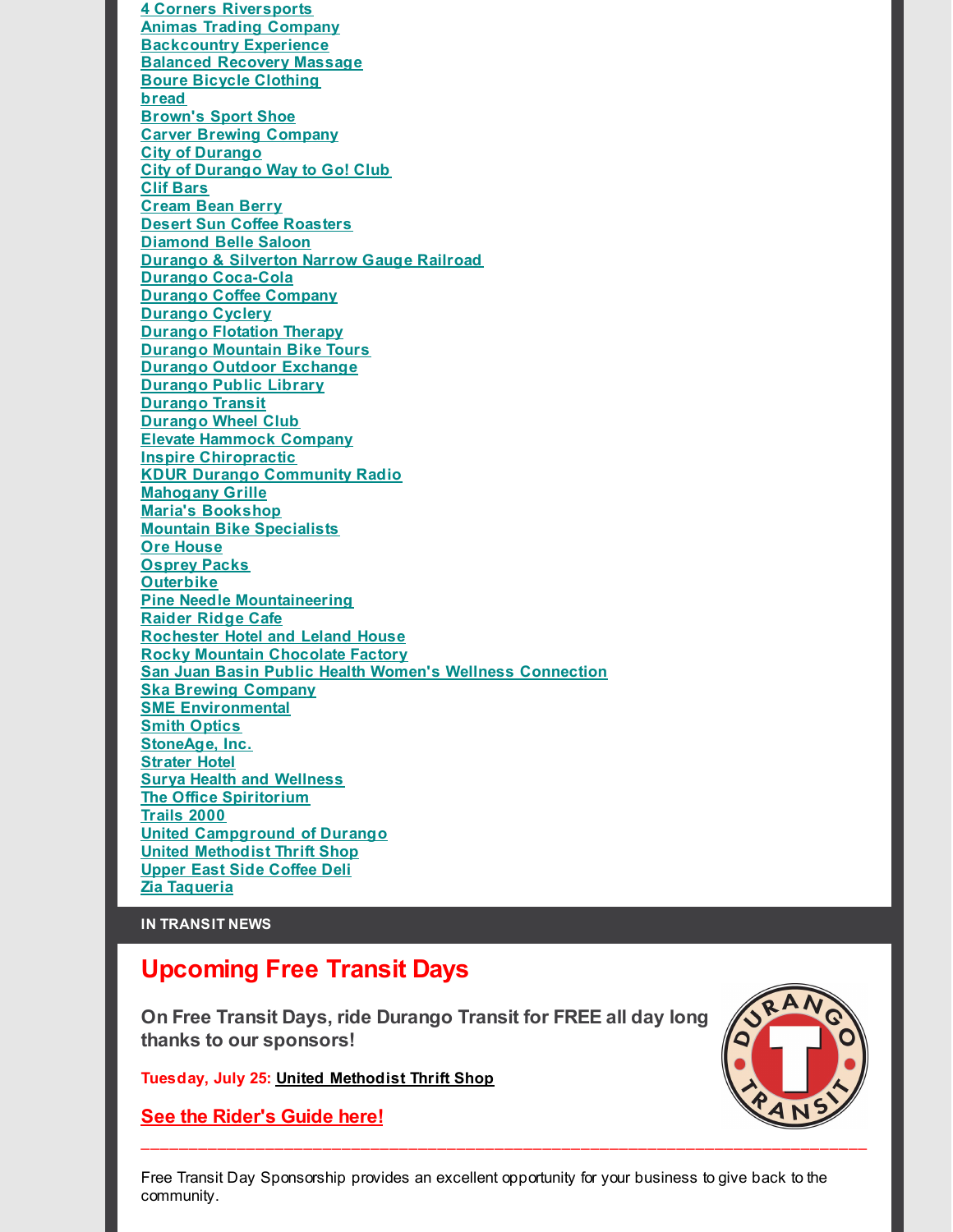By sponsoring a Free Transit Day, your business will provide fare-free transit service to the public, which is also a great advertising tool for your business.

For information on sponsoring a Free Transit Day, call 970-375-4945 or [click](http://r20.rs6.net/tn.jsp?f=00188PoFOvojaciMsR7aFhzSzAkGTKvLCehvDa36zl6md9DAAeLQAShKmkkRmOvYfeuG-Ei8QAk8Fdy_HGzkufqY7jP2oZrB58_66DcW-9nYboxWLdXWZnd_EciDNsLHP2cDf0aY4iKKag_zhPLOa3K1PTqz8f__5B3AyLsxhqVJV_-fCV_reXk4SexVahEyhksuLiypDpK3WJxWrWiuMTAPg==&c=&ch=) here.

#### **IN PARKING NEWS**

## **Are you Parking Correctly?**

**The Parking Division is often asked about these two parking violations, so here are the details.**

**Parking Fully in the Space:** A vehicle parked in a marked space must be fully in the space, including the body, attachments and mirrors of the vehicle. This is to prevent blocking traffic or other people trying to park. A common misconception is that if the wheels are inside the painted lines, the vehicle is legally parked. Almost all vehicles have body parts that extend beyond the wheels: nose or tail of the vehicles for instance. Additionally, many of today's vehicles have extended mirrors, bike or motorcycle racks or other attachments to the vehicles that extend well beyond the wheelbase and impede other parkers or the driving public. When one vehicle parks outside the lines then it can force others to abandon the next space or try and squeeze in, causing a ripple effect of illegal parking.

**Angle Parking:** In the case of Obedience to Angle Parking, all vehicles parked in an angled space are required to pull in head first so the front of the vehicle is against the curb. If a vehicle attempts to park with the rear of the vehicle against the curb it requires violating the direction of traffic when parking and when exiting, both of which are dangerous and unexpected moves. Please help us provide safe and convenient parking by obeying all of Durango's parking laws.

For additional information on Durango's parking laws, please see the [Municipal](http://r20.rs6.net/tn.jsp?f=00188PoFOvojaciMsR7aFhzSzAkGTKvLCehvDa36zl6md9DAAeLQAShKhYQGSIky1iy71AM2lGzhmzNwdGRVSKVekcCDtlVyJgFKontBMO-T3ecE27gqsT0jsJ9Cw7DM_-43OcoFMQnUfTuKPmHH_HPfeNSoZBDOFb4ZmZ23Uo6X9xjgUZ49MhKvZVaIgmt8YavLszn-iXWiEH01pMda99DIz71sE-J6Vk0X9oPoAj70GOjyAaFO8LxThtzacDf7ZdieL3XsXTiYPLAggW6qqOE3qmETg0oZIEz&c=&ch=) Parking Code.

#### **IN SUSTAINABILITY NEWS**

# **Durango Recognized for Sustainability Leadership, Receives 3- STAR Community Rating**

The City of Durango is pleased to announce that it has been formally certified in the STAR Community Rating System (STAR). The City earned a Certified 3-STAR Community Rating and has been recognized for sustainability leadership. Durango is the 3rd community in Colorado and the 61st nationwide to achieve certification from STAR Communities, a nonprofit organization that evaluates and certifies sustainable communities. Fort Collins and Steamboat Springs are the other STAR-Certified Colorado communities.

STAR is the nation's leading framework and certification program for evaluating local sustainability and recognizes achievements both by local government and the wider community.

Durango was awarded points in a total of 163 performance measures across STAR's seven goal areas: built environment; climate and energy; economy and jobs; education; arts and community; health and safety; and natural systems. With a final score of 275.9 points, Durango far exceeded the minimum 200 points required for a 3-STAR Community Rating.

Some highlights of the City's application include:

- **Built Environment:** Access to high quality parkland, open space and public transit contributed to a high score in the Built Environment goal area.
- **Economy & Jobs:** In recent years, the economy of Durango has experienced growth. Over 1,200 new businesses were established from 2013-2015 and unemployment has also dropped over that same time period.
- **Equity & Empowerment:** Childhood poverty has steadily decreased in Durango since 2012 and between 2014 and 2015 there was a 9% decrease. This progress is supported by City programs such as the Food Tax Rebate and the Utility Refund, which reduce the financial burden of basic needs.
- **Health & Safety:** Durango's access to quality parks and open spaces provide residents with diverse opportunities to be active. This led the City to score well in the Active Living objective by reporting 88% of residents as being physically active in the past month.

"Sustainable cities provide a healthy environment, support a strong economy, and continually improve the well-being of the community," said Hilari Varnadore, Executive Director of STAR Communities. "We commend the leadership in Durango for prioritizing data-driven decision making and are proud to award the City with the Certified 3-STAR Community Rating."

Over the coming months, the City will work with community partners and Durango citizens to identify